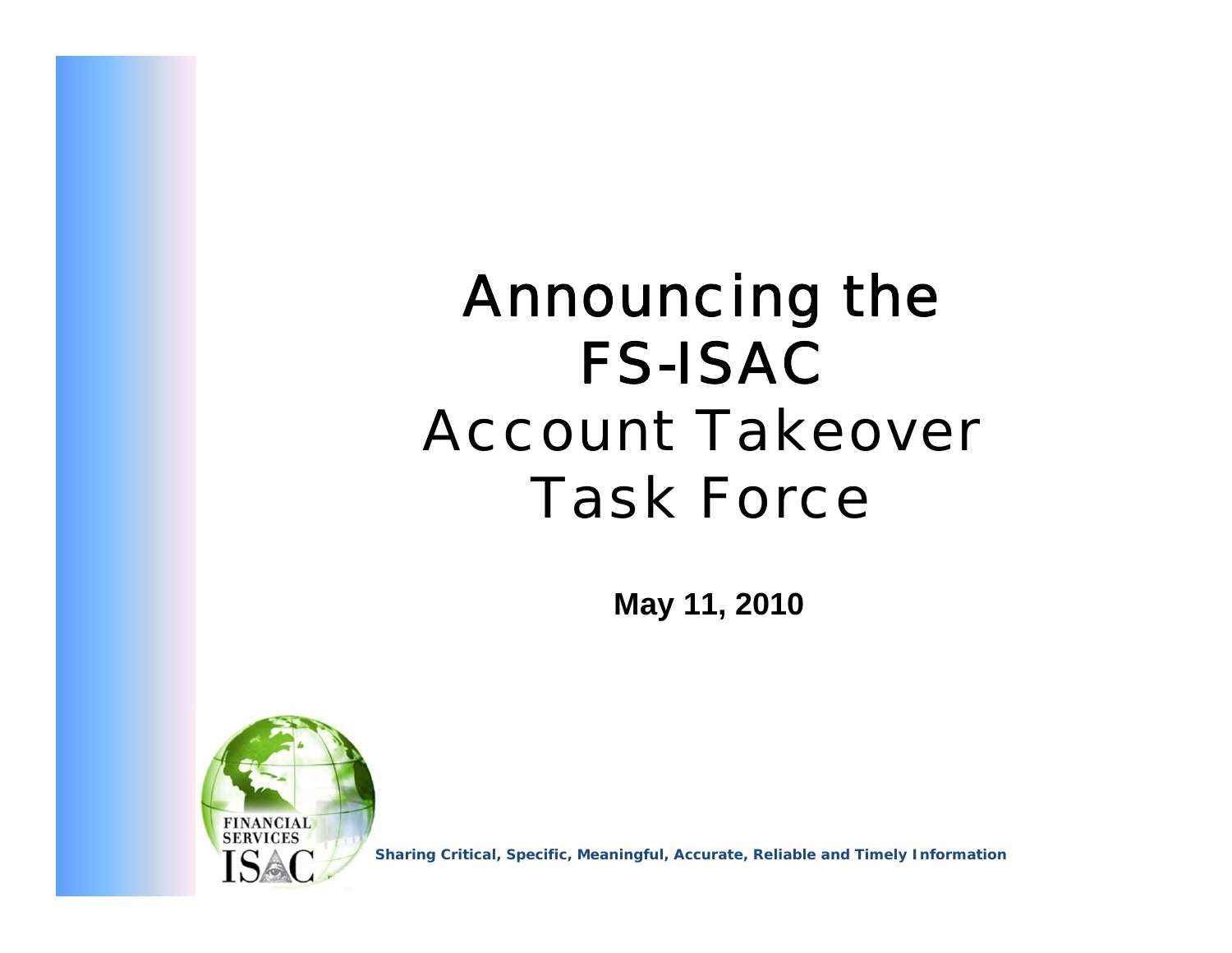## **Account Takeover Fraud**

- • Significant increase in account takeover frauds
	- Exploitation of valid online banking credentials effecting small and medium sized businesses
- • Activity traced to criminal organizations using sophisticated techniques
	- Phishing / Spear Phishing
	- Drive-by downloads
	- Search Engine Optimization Poisoning
	- Man-in-the-Browser / Man-in-the-Middle Attacks
- • Millions of user systems infected with malware such as ZeuS Trojan Keylogger
- • Results in significant account takeover fraud
	- Millions of dollars in fraud losses
	- Strained business relationships and litigation

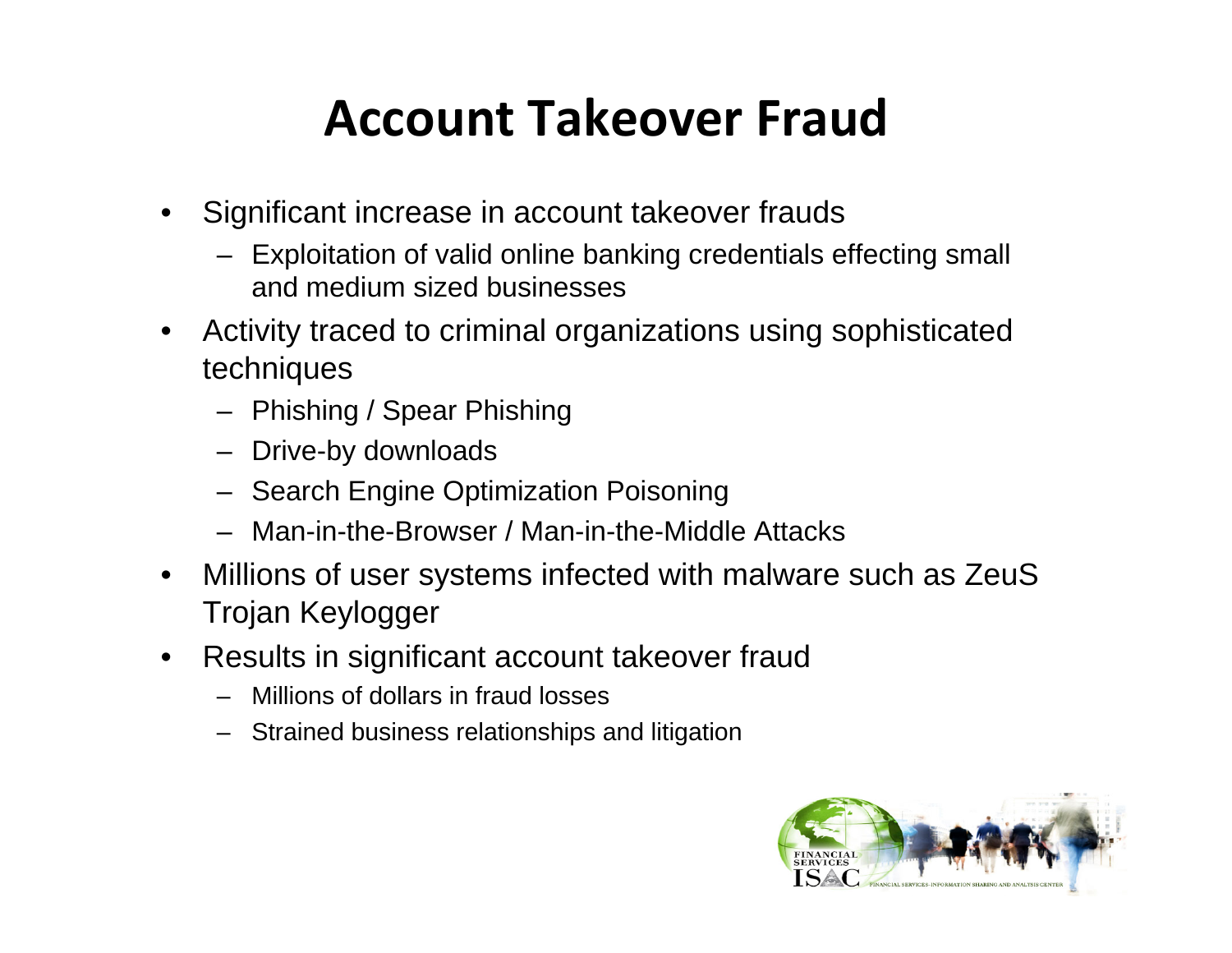## **Account Takeover Task Force**

- FS-ISAC is taking a proactive lead to address account takeover fraud
- • Public / Private Partnership
	- and the state of the Industry Associations
		- FS-ISAC, ABA, BITS, NACHA, SIFMA, CBA, CUNA, ICBA, MBA, NAFCU + more
	- Government Partners
		- US Treasury, FBI Cyber Division, US Secret Service, FFIEC, Regulatory agencies + more



#### **Corporate Account Takeover Impacts Payment Systems** 21 August 2009

This product was created as part of a joint effort between the Federal Bureau of Investigation. the Financial Services Information Sharing and Analysis Center (FS-ISAC) and NACHA - the Electronic Payments Association, in coordination with the U.S. Department of Treasury.

#### **Background**

Within the last six months, the FBI has seen a significant increase in fraud involving the exploitation of valid online banking credentials belonging to small and medium sized businesses. In a typical scenario, the attack vector is a "spear phishing"<sup>a</sup> e-mail which contains either an

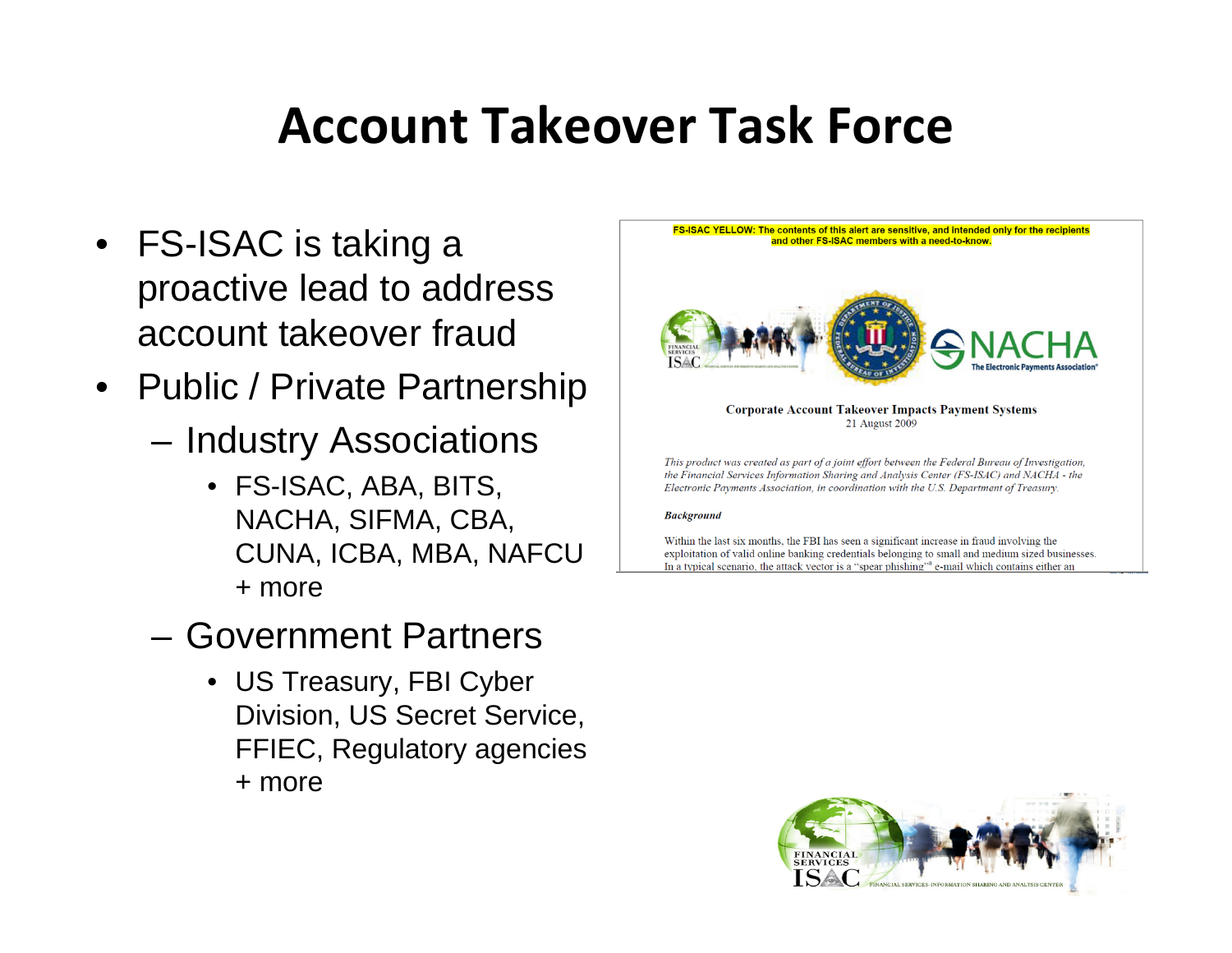## **Account Takeover Task ForceOrganization**

- Prevention
	- Best practices for fraud prevention and detection for financial institutions
	- – Best practices for customer awareness, securing desktops and fraud detection mechanisms
- Detection
	- Enhancing information sharing efforts through identification and dissemination of technical and non-technical threats
- $\bullet$  Response
	- Service providers Developing best practices for responding to fraud
	- Law enforcement Fraud containment, fraud recovery
	- Strategically address Cyber Crime at the International level